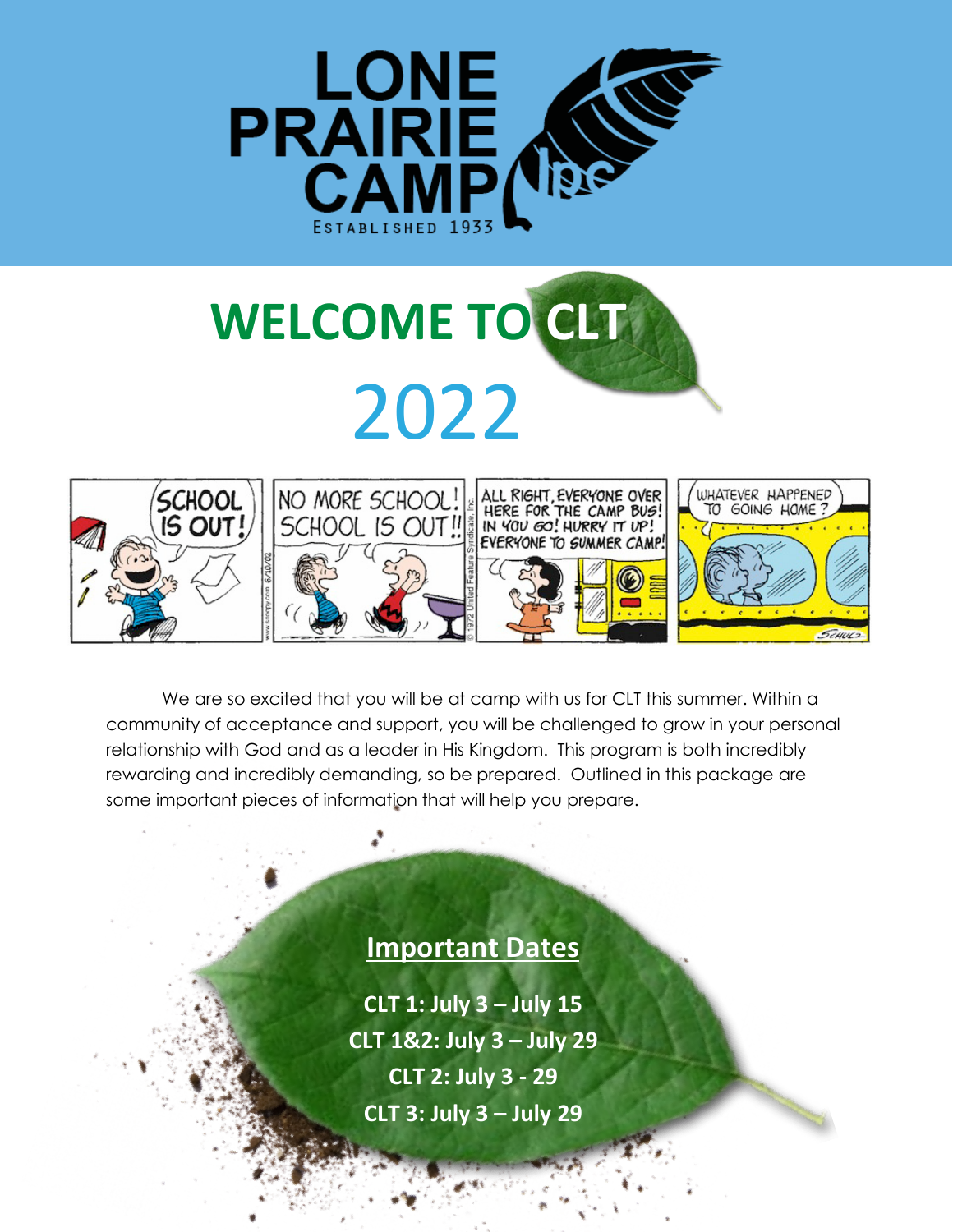# **Be Prepared for Your Summer of Ministry**

- 1. **Find 5 people to pray for you**: Find people you know who will commit to pray for you for the time you are at camp and a full month afterwards. Some things they can pray for are: safety, opportunities to share Christ with campers, personal growth in your walk, etc.
- 2. **Pray**: If you are not already doing it, begin today to pray for your time here. If you don't know what to pray about, ask God to show you! Try to take time regularly – and keep praying when you get here!
- 3. **Read your Bible**: Get in the Word! If you're not already, it's a great time to start. And if you are, it's a great time to go even deeper. Pray about what you are reading, both that you will understand it and that you will live it as well! **Here is a resource worth checking out: <https://www.thegospelcoalition.org/devotionals/read-the-bible/>**
- 4. **Be well rested and stay active**: Working at a summer camp is extremely demanding physically. So, get enough sleep and get fit by eating healthy and exercising now (Get up and do something – go for a walk, run, rollerblade, play a sport, etc!)
- 5. **Bring a wristwatch & alarm clock**: CLT is partially about transitioning into a staff mindset – Bring these to help stay on schedule as you will have very limited access to cellphones/iPods.
- 6. **Bring a Santa Hat:** For the staff picture on the Christmas card!

# **Forms to Fill Out**

# **These will be received via email.**

### **They need to be completed online before camp.**

#### **1. Work Agreement**

- Please read carefully and sign the work agreement
- **2. Informed Consent Form & Motor Vehicle Passenger Waiver Form**
	- If you are under the age of 18, you must get these releases signed by your parents! (**In other words, get them signed before you come out to camp.**) If you are over 18, sign them yourself.

#### **3. Prayer Support**

• Again, find 5 people who will commit to praying for you specifically this summer. You will be able to email updates through the summer.

#### **4. Mentor Information**

• We want you to find a mentor. Start thinking and praying about who that person might be.